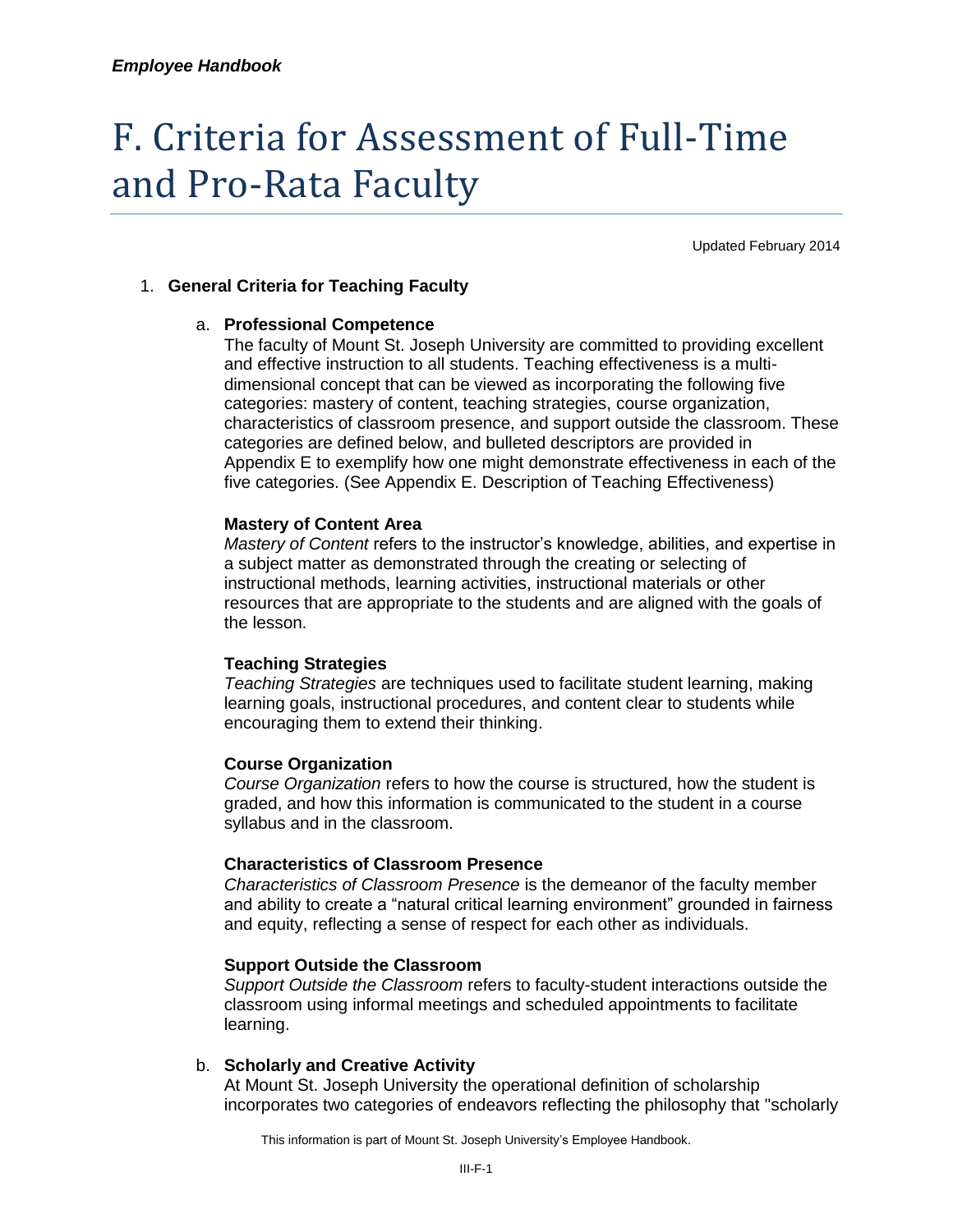## *Employee Handbook*

and creative activities" enable a scholar to continue to grow, to advance his or her own discipline, and to contribute to the total body of knowledge. A member of the tenured, tenure track, and professional track faculty is expected to demonstrate acceptable activities within both of these categories. A member of the term contract faculty is expected to demonstrate acceptable activities within Category A.

# **Category A**

The scholar continues to grow through formal programs of study, maintaining expertise in practice, participating in professional conferences, active membership in professional organizations, or some combination of these.

# **Category B**

The scholar contributes to his or her discipline, or field of endeavor, by doing one or more of the following:

- expand upon what is already known
- contribute new knowledge
- integrate, interpret or apply existing knowledge

Only what is documented as "scholarly and creative activity" can be viewed as demonstrating scholarship. The scholarship must be evaluated favorably by an appropriate "community of scholars" from within that discipline or field of endeavor, i.e., peer reviewed. In order to allow for this evaluation, any product of "scholarly and creative activity" must be readily available to the appropriate community of scholars.

For a more complete treatment of the above, please refer to "Scholarship at the University Mount St. Joseph" in Appendix C: Faculty Scholarship.

## c. **Academic Citizenship**

Citizenship is an essential part of the faculty role at the University, supporting the primary role of teaching. Citizenship may occur in three major areas: citizenship to the University community, to the civic community and to the professional community. Citizenship:

- helps the University to achieve its mission and institutional goals
- facilitates participative governance
- fosters collegiality among faculty, staff and students
- provides an environment where students can grow and learn outside of the classroom
- creates a sense of community
- models leadership and citizenship for students
- enhances the recruitment of students
- promotes the name and reputation of the University to the outside community

For a detailed statement on Academic Citizenship, please refer to "Faculty Citizenship" in Appendix B.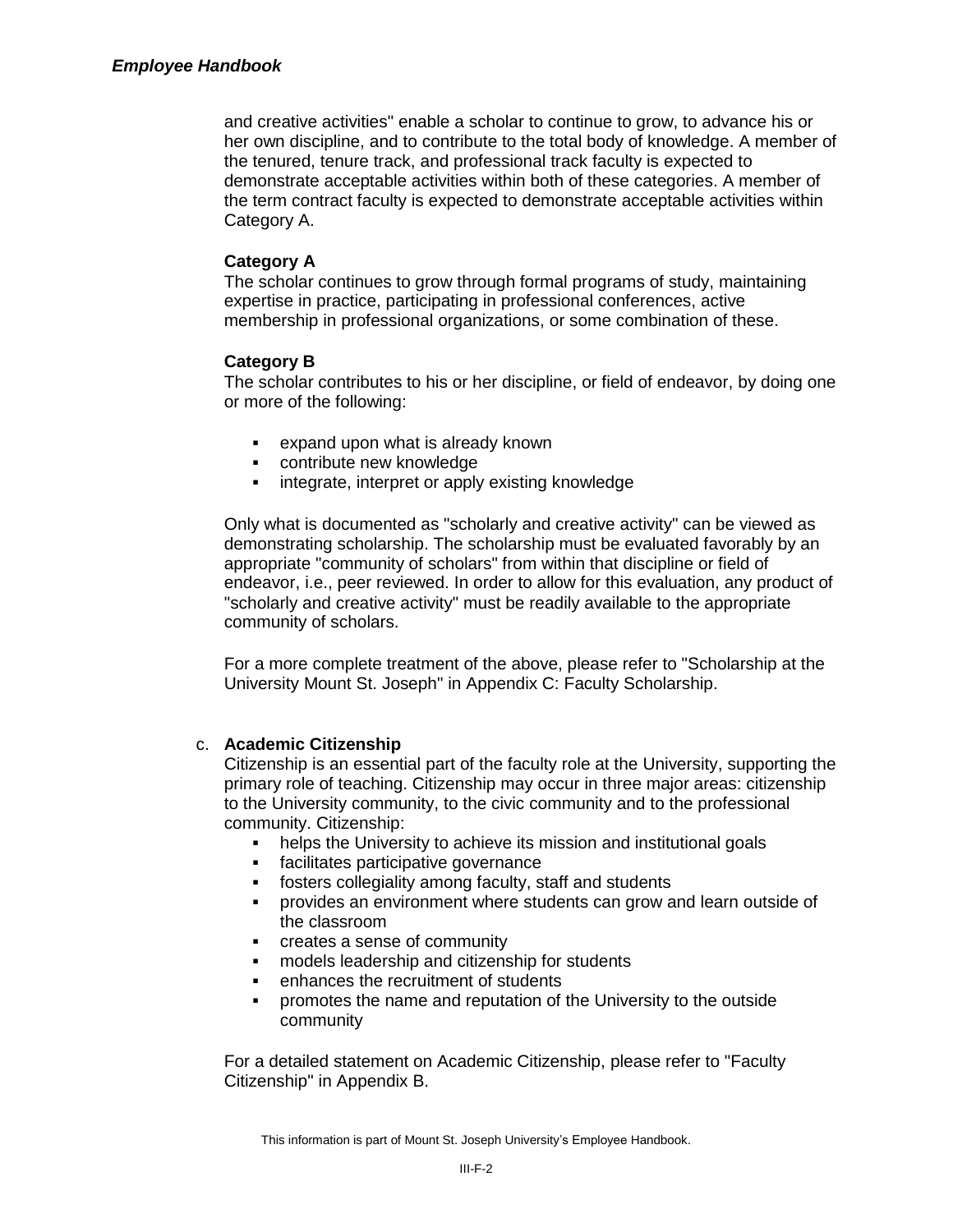# 2. **General Criteria for Librarian Faculty**

# a. **Service and Professional Competence**

The attributes and qualifications that should be demonstrated and documented for assessing service and professional competence among Librarian Faculty include, but are not limited to:

- Comprehensive knowledge of reference sources and online searching
- Proactive approaches to assist students and faculty in research
- Flexible instructional skills
- Working alone or in conjunction with faculty to develop library instruction guides to fulfill University's instructional mission
- Upholding principles of academic freedom and professional ethics
- Comprehensive knowledge of sources, standards, and rules for classifying and cataloging library materials in all formats
- **Effective working relationships with colleagues**
- **Effective oral and written communication skills**

# b. **Scholarship**

Active scholarship demonstrates the librarian's commitment to the profession and to his/her willingness to move beyond the normal boundaries of daily duties. The pursuance of scholarship benefits the individual, the Library and, thus, the University. Examples of librarian scholarship include:

- publication of books, book reviews, book chapters, and articles
- creation of web pages
- presentation at professional conferences
- editing, translation, or review of printed materials and other media
- **EXECTE CREATION CONTER creation of bibliographic essay**
- creation of pathfinders and research guides
- exhibition or publication of creative work
- receipt of awards, fellowships, grants, or commissions
- development of computer programs
- service as a consultant or researcher to institutions, businesses, or organizations
- any other creative or scholarly activities deemed appropriate according to current guidelines for faculty scholarship

## c. **Academic Citizenship**

Academic citizenship includes service, not only to the Library community and profession, but also to the University and civic communities. Such citizenship requires the individual to uphold and further the philosophy and goals of the University and profession and to maintain personal and professional integrity.

Activities and qualities to be assessed may include, but not be limited to:

- service on University committees and attendance at appropriate meetings
- participation in, or leadership of church or community organizations service to professional organizations or to individuals related to teaching or scholarship in library and information service

# 3. **Criteria Applied to Faculty Rank**

All faculty members are expected to manifest professional competence, scholarship and

This information is part of Mount St. Joseph University's Employee Handbook.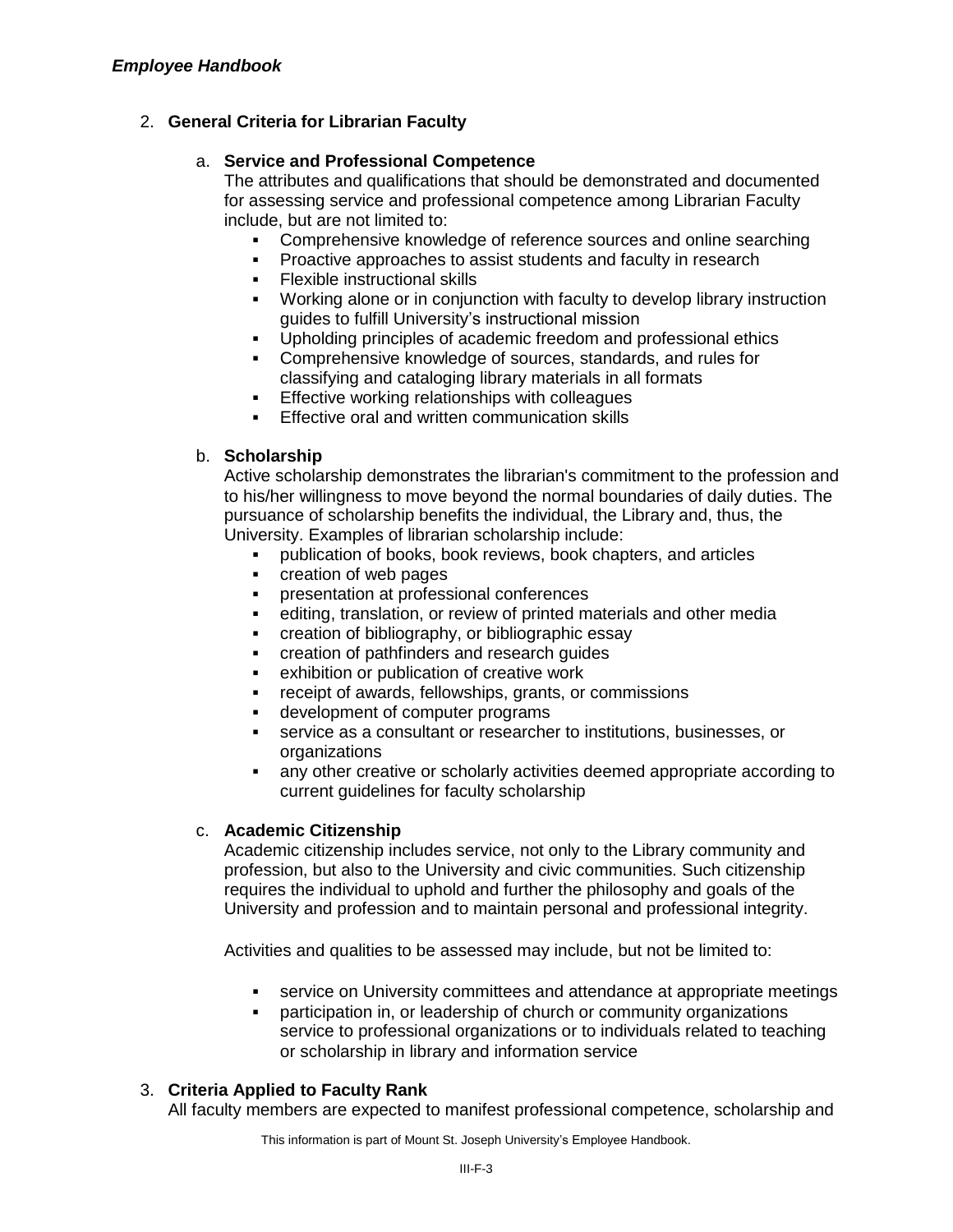academic citizenship. Faculty rank is determined by the degree to which these qualifications are met.

## a. **Instructor**

For purposes of annual evaluations, the degree to which an Instructor meets the criteria for teaching faculty should approximate that for an Assistant Professor as described below. The difference between the two ranks should lie primarily in the lack of a terminal degree for the Instructor.

# b. **Assistant Professor**

An Assistant Professor is evaluated as achieving the criteria according to the following extent:

- *Professional Competence* demonstrates consistent development and promise of further growth
- *Scholarship* evident promise as a scholar
- *Academic Citizenship* service to University community

# c. **Associate Professor**

In order to advance to the rank of Associate Professor, a faculty member should achieve the professional qualities to the following extent:

- *Professional Competence* demonstrates significant accomplishment
- *Scholarship* established and continuing; recognized achievement on, at least, a regional level
- *Academic Citizenship* evidence of ongoing service to University community and to either civic or professional community

# d. **Professor – Available only to Tenure Track Faculty Only**

For promotion to the rank of Professor a faculty member should manifest the appropriate qualities beyond the expectations for an Associate Professor:

- *Professional Competence* demonstrated proficiency in the described qualities
- *Scholarship* mature, as evidenced by greater depth, breadth or quality; recognized as a scholar on, at least, a national level
- *Academic Citizenship* ongoing service to University community and to either civic or professional community; leadership in at least one category

# e. **Librarian II**

The mandatory area for emphasis in order to be promoted from Librarian I to II is Professional Competence. The case is strengthened by participation in citizenship activities and by active scholarship.

 *Service and Professional Competence*- mastery of basic components of librarianship; appropriately active service to users; ability to work as team member; active participation within library profession

# f. **Librarian III**

- *Service and Professional Competence* evidence of continuing professional growth and maturity
- *Scholarship and Academic Citizenship* established and active; meaningful and excellent contributions